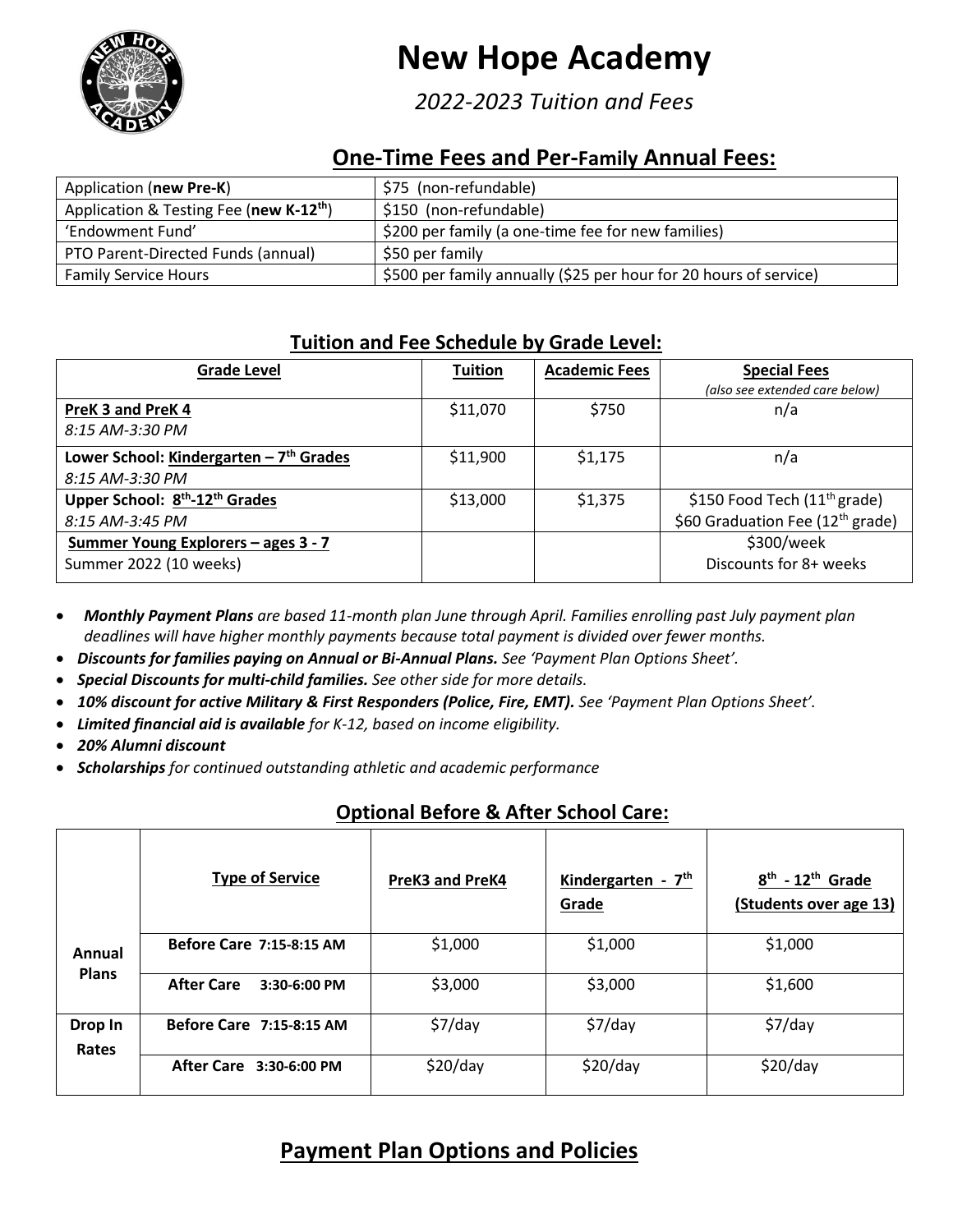

# **New Hope Academy**

*2022-2023 Tuition and Fees*

#### **Annual Payments:**

Pay in full by July 10<sup>th</sup> for school year plans to receive a 4% discount on all tuition – excluding fees. Preschool full-year plans include at least 8 weeks of *Preschool Summer Program* **prior** *to the school-year*.

#### **Bi-Annual Payments:**

Prepay for Fall Semester by July 10, and Spring Semester by January 10, to receive a 2% discount off annual tuition – excluding fees.

Prepay for bi-annual plan that includes 8 weeks of the *Preschool – 2<sup>nd</sup> grade Summer Program* by July 10 to receive a 2% discount off annual tuition – excluding fees.

#### **Automatic Monthly Payments:**

Payment plans are set up through FACTS Tuition Management. Payments may be made from bank accounts (ACH) or by credit card\*.

NO SERVICE FEE CHARGED TO FAMILY! Choice of due dates are the  $1<sup>st</sup>$  or  $10<sup>th</sup>$  of each month.

- **Monthly Automatic (11 payments):** Automatic monthly payments made June through April.\*\*
- **Preschool Full-Year Automatic (12 payments):** Upon request, we can set up a 12-month payment plan for students who are enrolled in at least 8 weeks of *the Preschool – 2 nd grade Summer Program,* prior *to the school year*. Automatic monthly payments made June through May.

 *\*2.85% convenience fee will be charged by FACTS if paid by credit card*.

\*\* Other payment options may be available under extenuating circumstances.

#### **Summer Options:**

- Students ages 3-7 (Pre-K3 entering 2<sup>nd</sup> Grade) may enroll in our summer program by registering for the specific weeks they will attend. Please request our summer program registration materials for more information on rates and payment options.
- **Specialty Summer Enrichment Programs may be available for students who have completed** Kindergarten or above. Information will be available on the dates and costs of these programs. These programs cannot be added to your FACTS plan.

Late Enrollment: If a family enrolls after the normal monthly payment schedule, payments will be divided over the remaining months. All monthly plans must end in April. For families choosing an Annual or Bi-Annual Plan, the initial payment is due on the child's first day of school.

#### **Delinquent and Returned Payment Policies**

- Payments not made within 10 days of the original due date are subject to a late charge of \$40/month.
- Returned Payments submitted to FACTS will be subject to a fee payable to FACTS. FACTS will reattempt automatic payments up to two additional times and may charge a returned payment fee after each failed attempt.
- Returned Payments submitted to New Hope Academy directly will be subject to a fee payable to New Hope Academy. You must make a replacement payment by cash, money order or cashier's check that covers the initial payment plus the fee.
- Families more than 30 days past due in paying tuition and fees will be dismissed from the program.
- No academic records of any kind will be released until all outstanding tuition and fees have been paid.
- Unpaid balances will be sent to collections and may be reported to one or more credit bureaus and a 40% collection surcharge will be added.